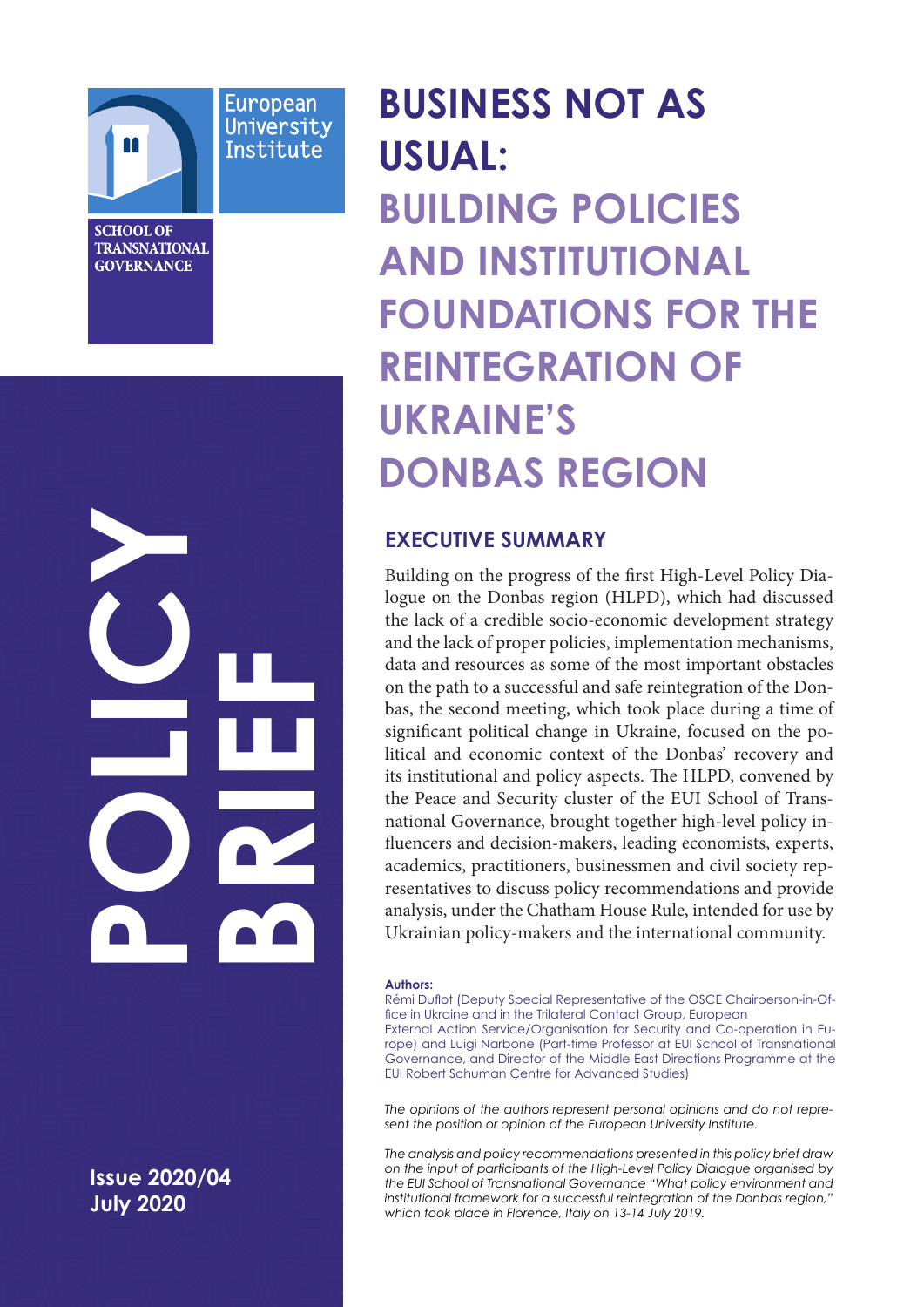### **INTRODUCTION**

The Ukrainian presidential elections in April 2019 brought to power in a landslide victory (73%) the "anti-system candidate" and political newcomer Volodymyr Zelenskyy, a political satirist vastly popular in Ukraine as well as Russia. The second High Level Policy Dialogue (HLPD) at the EUI School of Transnational Governance, titled "What policy environment and institutional framework for a successful reintegration of the Donbas region," was convened on 13-14 July 2019, while snap parliamentary elections were in their final run-up. They were won by the "Servants of the People," President Zelenskyy's party, which received the absolute majority of seats in the Ukrainian Parliament, the Verkhovna Rada.

Mr. Zelenskyy came to power on a platform of economic growth ('ending the period of poverty') and peace through the settlement of the Donbas conflict ('ending the war'). The victory in the parliamentary elections allowed an unprecedented concentration of constitutional powers, atypical in Ukraine. "Conflict fatigue" among the population<sup>1</sup>, and the strong desire among the electorate to see the country leadership focus on increasing the well-being of the population have generated a favourable political environment for the resolution ("bottom-up" as well as "top-down") of the Donbas conflict.

In the new political setting, priority was given to the negotiating process. President Zelenskyy breathed new life in the Minsk process, renewing the mandate of the Ukrainian delegation and re-appointing former President Kuchma at its head. He also announced bold initiatives, notably the reconstruction of the only crossing point in the Luhansk region, seriously damaged in combat in 2015. He also expressed the wish to engage in direct dialogue on the return of the Donbas region to Ukraine with Russia's President Putin.

At the same time, political attention started to

shift away from the mere objective of return of the non-government-controlled territories to the more complex issues such as the reintegration of the alienated people living in the conflict-affected areas of eastern Ukraine ('the Donbas'), and, more broadly, the review of the social contract among the different parts of Ukrainian society<sup>2</sup>.

The idea of a comprehensive reintegration strategy, including a proposal for socio-economic recovery, started to gain momentum within government circles. In the Minsk process, in addition to the widely discussed political issues - such as amnesty, transitional justice, and interim administration - the need to reflect on the socioeconomic dimension of reintegration started to be given consideration as the only way to firmly anchor the region to the Ukrainian political and economic space.

The first HLPD in December 2018 had emphasised that the lack of a credible socio-economic development strategy and the lack of proper policies, implementation mechanisms, data and resources were among the most important stumbling stones on the path to a successful and safe reintegration of the Donbas. According to the participants, in their absence there was a high risk that even the best strategy would remain a dead letter, like the 30 or so regional strategies that had been devised for the Donetsk and Luhansk oblasts (regions) of the Donbas in the past two decades.

The second HLPD meeting, convened by the authors of this paper under the "Peace and Security" cluster of the School of Transnational Governance, brought together high-level policy influencers and decision-makers, leading economists, experts, academics, practitioners, businessmen and civil society representatives working on the issue. The second day of the meeting was an occasion to receive feedback from experts

<sup>&</sup>lt;sup>1</sup> 2018 Social Cohesion and Reconciliation (UNDP SCORE) survey [URL: https://www.scoreforpeace.org/files/ <u>publication/pub\_file//VIS\_Ukr17\_SCOREInfographicsUKRFinal.pdf]</u>.<br><sup>2</sup> Throughout this paper, the government-controlled areas of the Donbas will be referred to as 'GCA' and the

non-government-controlled areas, east and south of the contact line, as 'NGCA'.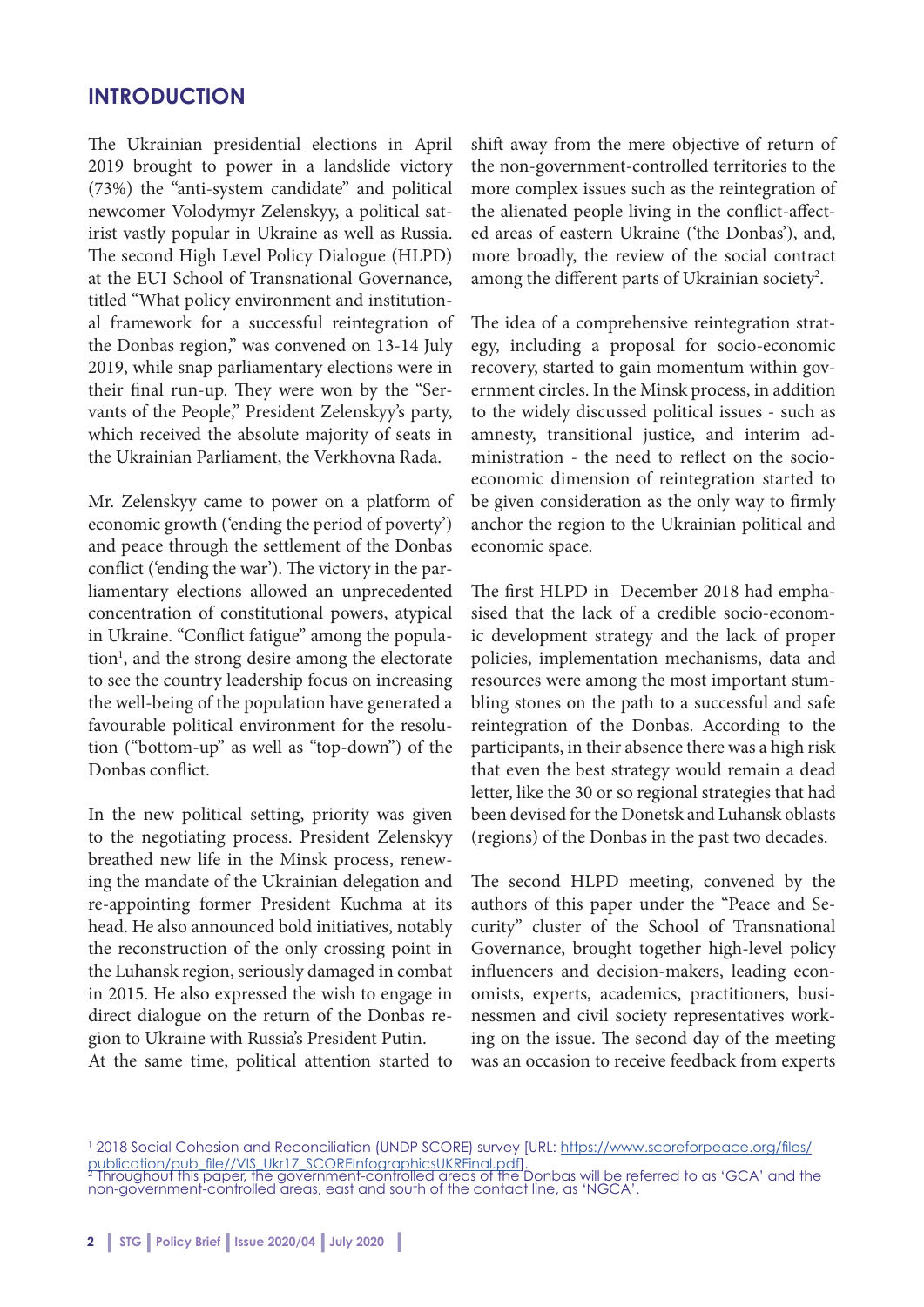involved in project implementation in Ukraine. Ukraine's international partners were represented by organisations that had, back in 2014, commissioned the seminal Recovery and Peacebuilding Assessment (RPBA) that had laid the foundations for the development of Ukraine's Donbas policies.

Building on the first HLPD Meeting, the discussion focused on the political and economic context of Donbas' recovery and its institutional and policy aspects. The institutional framework was considered from various angles:

- 1. The level of the central government, with a focus on the possible enhancement of the Ministry of Temporarily Occupied Territories and Internally Displaced Persons;
- 2. The institutional interaction between the central and the regional governments;
- 3. The interaction between the various levels of government and businesses;
- 4. From the standpoint of the relations and coordination between Ukraine and its international partners.

To allow a free-flowing discussion, the meeting was held behind closed doors under the Chatham House rule. The analysis and policy recommendations presented in this policy brief draw on these exchanges and are presented as "expert advice" for use by Ukrainian policy-makers and the international community.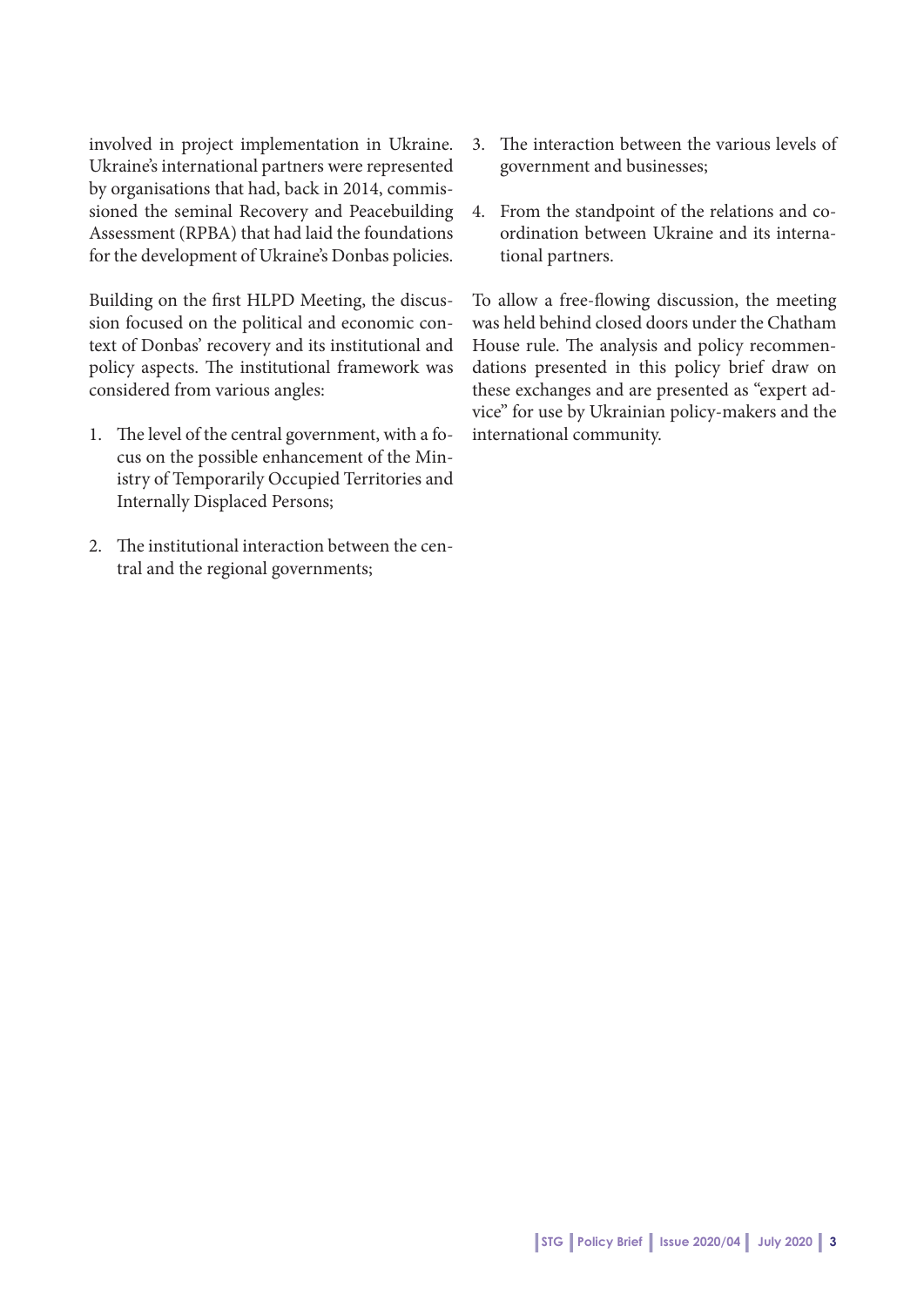# **THIRTEEN TAKE-AWAY POINTS**

- 1. The stated priorities and the inclusive rhetoric of the new President and the new political situation in Ukraine have opened a **'window of opportunity'** that can be exploited to significantly boost Ukraine's Donbas policies – from conflict settlement to socio-economic recovery efforts. As this new situation is not yet matched by a comparable opening on the Russian side, time is of the essence: the 'window of opportunity' may have a limited time span.
- **2. 'Reconstruction'** is not a matter of just rebuilding infrastructure, but entails reconstruction of economic, human, and social capital.
- **3. 'Recovery'** should focus on the **longer-term socio-economic development** of the region (non-government as well as government-controlled areas), grounded in evidence-based, coordinated, and appropriately funded regional development strategies. These is going to be challenging given the on-going decentralization process and the formidable problems that will likely emerge from the post-conflict political arrangements and, more generally, the uncertain outcome of the settlement process itself. Even without settlement, development is important.
- 4. There is a fundamental need, felt as urgent by some participants, to **strengthen the institutional set-up** to ensure political buy-in and leadership of the reconstruction and economic restructuring process. Without this, and knowing that the Donbas conflict is rooted in decades of socio-economic decline, the new country leadership will be unable to deliver on its promises of lasting peace. Experience from previous attempts, such as the creation and winding up of the Reconstruction Agency in 2015-16, can offer useful insights.
- 5. The strengthening of the institutional set up can be brought about by:
	- the creation of an **overall governing body** involving the highest level of authority (such as the President, Security and Defence Council) as well as the international community;
	- the creation of a unified **chain of command,** ideally including a **Deputy Prime Minister** able to raise the political profile of the recovery and reintegration issues. A dedicated '**reintegration ministry',** with clear leading, supervision, and coordination responsibilities should be in charge of strategies, communication and implementation, ensuring a nation-wide approach to peacebuilding.
- 6. Ensuring a flow of **objective, comprehensive and harmonised information** to the decision-makers and to the international stakeholders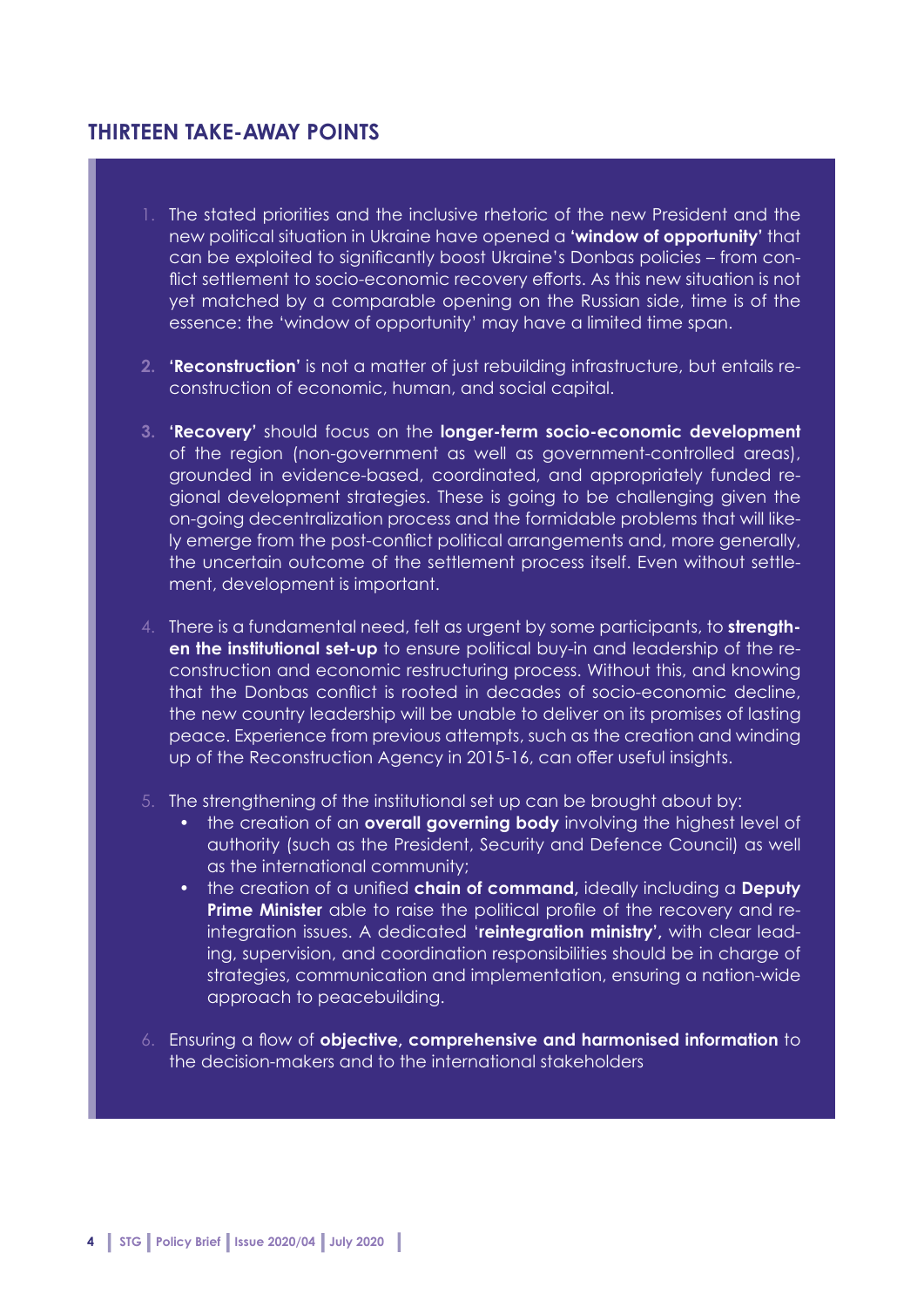- 7. The mandate of the new ministry should be more ambitious than that of the existing Ministry of Temporarily Occupied Territories and Internally Displaced Persons, which remains confined within "managing the state of play". It should focus on **vision and achievement,** also embracing the issue of information, which since 2014 has been dispersed between various government authorities at the central, regional and local levels.
- 8. The deputy prime-ministerial function would greatly benefit from being mirrored by an **ad-hoc department in the presidential office.**
- 9. The decision-making arrangements in the executive branch should be supported by **comparable arrangements in the legislative branch**, to enable the smooth removal of obstacles on the way to reconstruction and economic restructuring. This would include a dedicated parliamentary committee or, at least, the appointment of a political heavyweight, respected by all main parties and players.
- 10. To be efficient, any institutional set-up for recovery will require **control and mitigation of interference** by vested interests.
- 11. The implementation of reconstruction and recovery should be:
	- delegated to a **Reconstruction and Recovery Agency (a 'regional investment and development agency')** – possibly, but not necessarily, placed under the authority of the 'reintegration ministry' – with a transparent project cycle and donor-acceptable rules for fund allocation (references were made to the experience of the European Reconstruction Agency in the Balkans);
	- financed from a **Reconstruction and Recovery Fund (a 'regional investment and development fund')** following international accounting standards. The Fund could be incorporated abroad to ensure better governance and financial supervision.
- 12. Ukraine, at its own initiative, could declare the Donbas a **"special reconstruction zone",** enjoying clearly defined special legal rights.
- 13. Last but not least, a **vision for the recovery of the Donbas region** needs to be developed, to generate political traction and consensus on the goals and the means of recovery, and to create a general framework for action. This vision could: 1) integrate the Donbas into Ukraine's economy, or 2) use the reconstruction of the Donbas as a way to change the whole country.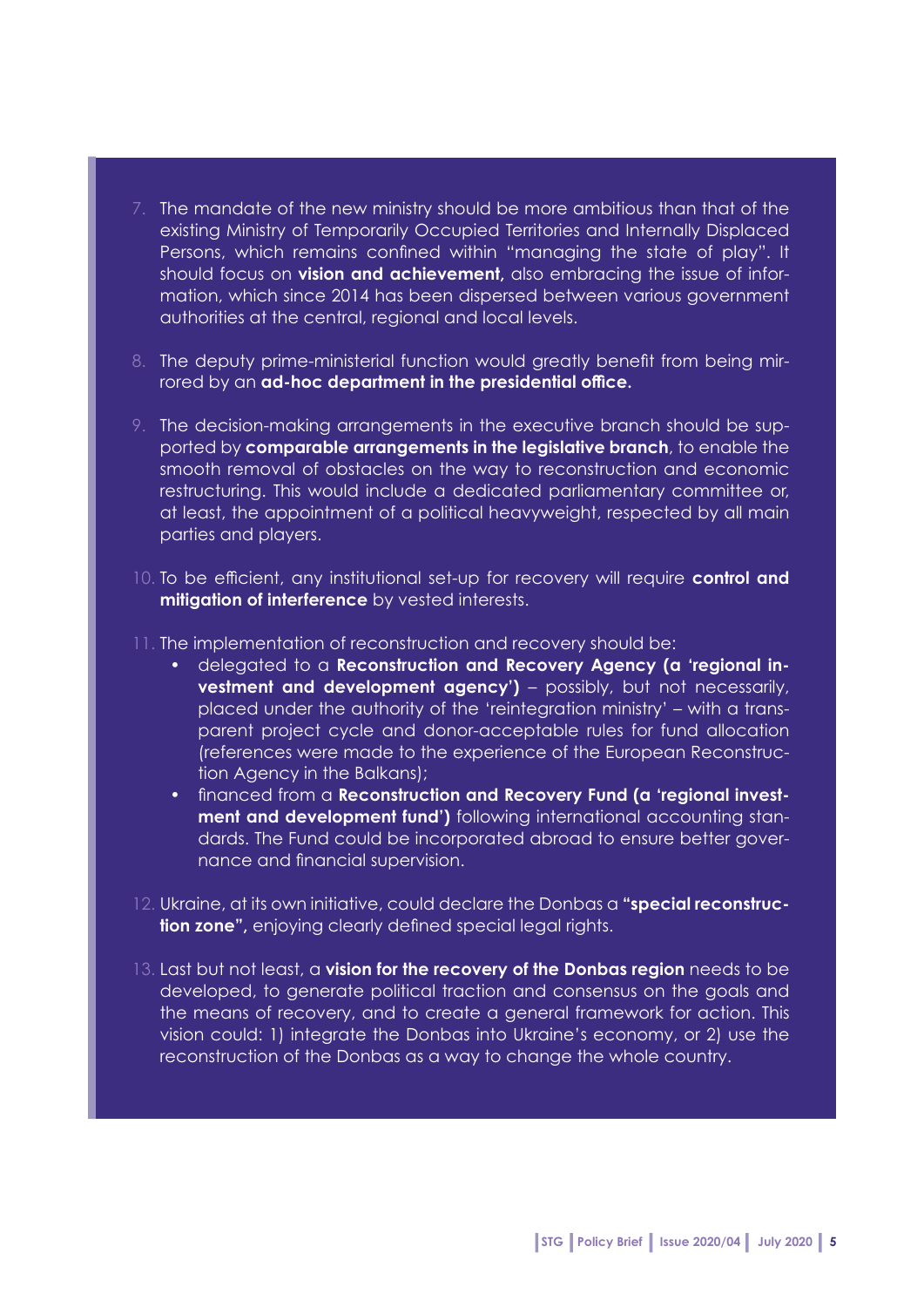# **1. THE ECONOMIC CONTEXT OF RECOVERY: MEDIUM-TERM SCENARIOS FOR UKRAINE AND THE PLACE OF THE DONBAS REGION**

#### **1.1 The Donbas conflict and Ukraine's economic performance: An entangled but not exclusive relationship**

After five years of armed conflict in its eastern region, Ukraine continues to experience insecurity and instability that negatively affects its development prospects. While lack of progress on reforms, corruption, weak economic performance, and worsening demographic indicators have been for years the underlying drivers of Ukraine's socio-economic vulnerability, a recent opinion poll3 identified conflict settlement as the most pressing issue for the population (62.1%), followed by low salaries and pensions (48.7%) and the rise in utility payments (43.8%). In the Donbas region, the Social Cohesion and Reconciliation project funded by the United Nations (SCORE) reports that 86% of the conflict-affected population feels conflict fatigue and would like a rapid and peaceful resolution of the conflict<sup>4</sup>. The adoption of a people-centred approach at the highest level of the state is therefore a welcome development.

While the national economy has gradually overcome the acute crisis of 2014–2015 (exports to the EU, for instance, grew by an impressive 24.7% in 2017), recovery has remained below expectations. The cost of conflict directly affects the people in the eastern territories, but its weight on the country's budget has a cumulative impact on Ukraine's future. In the period 2016-18, aggregate GDP growth had amounted to only 8.4%. In 2018, the shadow economy was estimated at about 30% of GDP, which remains high even though it was the lowest estimate in the past ten years. Private consumption remained the main driver of the fragile economic growth, with the increase in households' real income slowing down in 2019. The government continued cooperation with the International Monetary Fund (IMF) and other international lending organisations. The Covid-19 outbreak substantially worsened Ukraine' economic outlook and a new USD 5 billion standby arrangement to face the consequences of the pandemic was approved by the IMF in June 2020.

The conflict set aside, the country's economic growth remains highly dependent on the swift implementation of key reforms. The structure of Ukraine's exports makes the country vulnerable to external shocks and fluctuations in world commodity prices and state budget expenditures, including on social benefits and public sector wages, which continue to be constrained by the significant public debt repayments.

#### **1.2 A fractured society**

Recent events in Ukraine's history (such as the predatory behaviour of the Yanukovych presidency; the civil conflict of 2013-2014 ('Maydan'); the national humiliation of Crimea occupation; the start of the Donbas conflict in 2014; and the uneven attention granted to internally displaced persons (IDPs), to those having lost families and/ or property, the pensioners residing in NGCA, the war veterans, for example) have strongly affected society's trust and confidence.

Rebuilding confidence across the fractured Ukrainian society and among the conflict-affected populations will require careful planning. Boldness of action (a quality shown by the new President) can be important but will not necessarily suffice in reunifying society. The challenge is made greater by the obstacles set by Russia through affiliated or friendly media, politicians, and other social influencers. Existing projects on the ground show a need to use applied sociology toolkits to improve the management of public perceptions and facilitate reconciliation of the

<sup>3</sup> http://socis.kiev.ua/ua/2019-06/ (conducted from 29 May - 6 June 2019)

<sup>4</sup> https://www.scoreforpeace.org/files/publication/pub\_file//VIS\_Ukr17\_SCOREInfographicsUKRFinal.pdf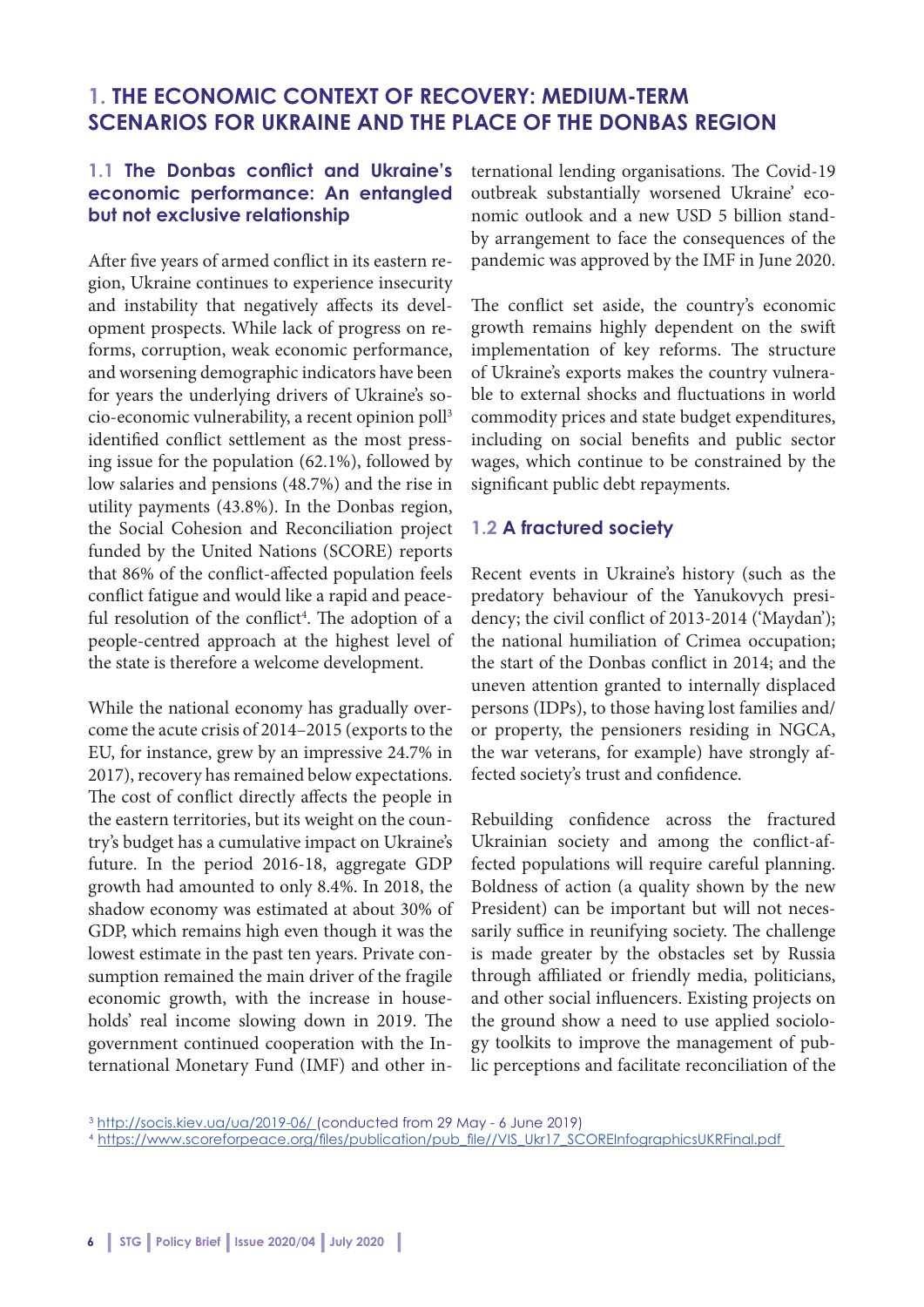different parts of the society separated by the conflict. Key messages for public debate need to be carefully identified, taking into account that on certain issues, public opinion is much less polarised than the political space. In Luhansk city, for instance, only a minority (49%) supports the view that NGCA would benefit from a "special status" in a reunified Ukraine.

Recovery and reintegration are also complicated by the social and political hiatus between the Donbas residents (and some IDPs) and the rest of Ukrainian society, particularly its nationalist component. Inherited from the past and aggravated by the conflict, this societal fracture challenges the President's commitment to peace through concessions to the demands of the de facto leadership in the eastern territories. Action needs to be accompanied by an intensive communication effort to explain to the nation the collective benefits of dialogue and reconciliation. On the other hand, communication is also needed to manage expectations raised by the President's promise of peace, and to avoid a backlash that could have lasting negative consequences on the prospects of a settlement. In the Donbas, sociological surveys show that there is consensus on jobs and economic development as top priorities for the region, before and above the political settlement and the restoration of Ukraine's territorial integrity. Many in GCA and NGCA declare "not to care" about the flag they live under and long for a decent life, which they see as going hand in hand with peace and livelihood improvement.

Rebuilding trust under stringent time constraints implies extensive reliance on social innovation techniques, avoiding brisk or contradictory steps, and mitigating certain aspects of Ukraine's 'law on reintegration', which can limit contacts across the contact line.

#### **1.3 Scenarios for the Future**

Models for decision-making and medium-term economic prospects intrinsically depend on the conflict resolution scenario. To properly conceptualise the approach to recovery, three basic scenarios seem possible over the next five-years (discarding the scenario of an all-out war which looks unlikely due to its assumed costs for the two sides).

- **• "No war, no peace"** scenario, whose likelihood is thought by the participants to be 35%. The present situation of a low-intensity conflict would continue, allowing little progress towards a settlement (the 'Poroshenko paradigm'). The trade ban and economic and human lack of connectivity would remain or, in the absence of systemic corrective or mitigation actions, worsen. The cost to the Ukrainian budget would remain high, in the range of today's 5% of GDP.
- **• "Cold peace"** on the contact line (considered a 50% probability). This scenario could be the one pursued by President Zelenskyy through his offer of military disengagement and would drastically reduce the death toll of the conflict. "Cold peace" would result in the co-existence of two separate economic spaces and reintegration would be "horizontal", starting with reconstruction and recovery efforts in government-controlled areas, but also including outreach projects with NGCA, such as reversal of the ban on economic relations, and the reopening of transport links. This scenario, albeit sub-optimal from the point of view of Ukraine's sovereignty, presents some advantages. For instance, the thorny question of property rights would temporarily be pushed aside, allowing concentration on active recovery measures and dramatically improving trust across the contact line. A "cold peace" might not be in the interests of Russia,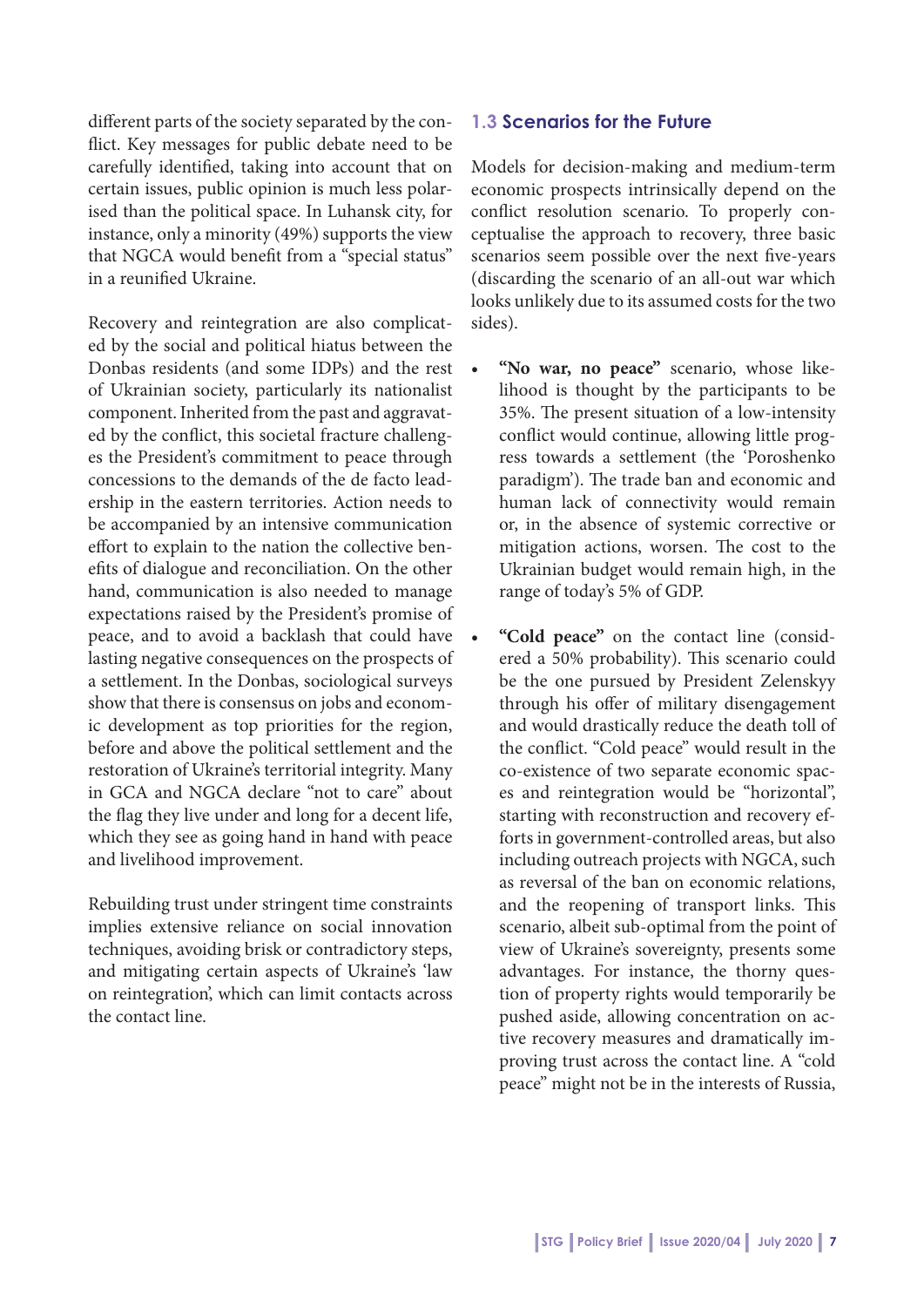if the objective of the latter is to prove that Ukraine is a failed state.

**• "Sustainable peace"** scenario (considered a 15% probability). It would embody the full implementation of the Minsk agreements, paving the way to development opportunities thanks to the abolition of the trade ban with Russia and NGCA, the return of the expropriated Ukrainian companies to their legitimate owners, the reconnection and development of the energy networks, and even the overcoming of current environmental problems. These positive dynamics would help restoring trust in Ukraine's reintegration of the Donbas.

Any agreement on "sustainable peace" implies "vertical reintegration", i.e. the reconstruction, recovery and reintegration of the whole Donbas, and reintegration into a common Ukrainian social space. It should go hand in hand with an agreement on Russia's participation in the reconstruction effort.

Under all scenarios, there was consensus among the participants on the importance of an effective ceasefire as a "smoke signal" for risk-taking and investment. For example, at present, no domestic or foreign insurance company agrees to work "beyond the Dnipro," that is to say even in GCA.

# **2. CONDITIONS FOR EFFECTIVE RECOVERY AND SOCIO-ECONOMIC REINTEGRATION: DRIVERS, POLICY INCENTIVES AND THE INSTITUTIONAL MODEL**

#### **2.1 Drivers and possible policy incentives for reconstruction, recovery and reintegration**

A strategic vision for the Donbas should be adopted and implemented at the highest political level. The participants agreed that a lasting and secure social reintegration could not be achieved unless supported by modernization and restructuring of the Donbas' ailing industrial economy. This 'new economic model', actively promoted by the state, needs to address the structural problems of the region and should exploit the resources and potentials available. Economic transformation should focus on strengthening the local assets and improve their connections to the national economy.

Brain drain, or even the simple demographic haemorrhage to the west of the country and farther on to the EU neighbouring countries, is one of the most acute problems. The youth and the active population need to be provided with incentives to remain in the region and in this regard, the donor community could perhaps play a 'start-up' role. Recovery initiatives and instruments need to be designed to ensure a focus on job creation<sup>5</sup> and its sustainability in the long term. Recovery efforts require a mix of funding sources to adequately cover the broad needs, and their implementation need flexible mechanisms of inter-agency cooperation and pooling. Ideally public/private initiatives and partnerships would be an important component.

Ukrainian laws and intergovernmental agreements allow for a large number of tools and mechanisms for economic recovery. However, harmonisation with international standards, careful legal design, and transparent implementation and evaluation mechanisms are still lacking. Data on the Donbas are dispersed in hundreds of reports

<sup>5</sup> In GCA alone, 140.000 full-time jobs have been lost, after the end of the hot phase of the conflict, as a result of the ban on economic relations with NGCA.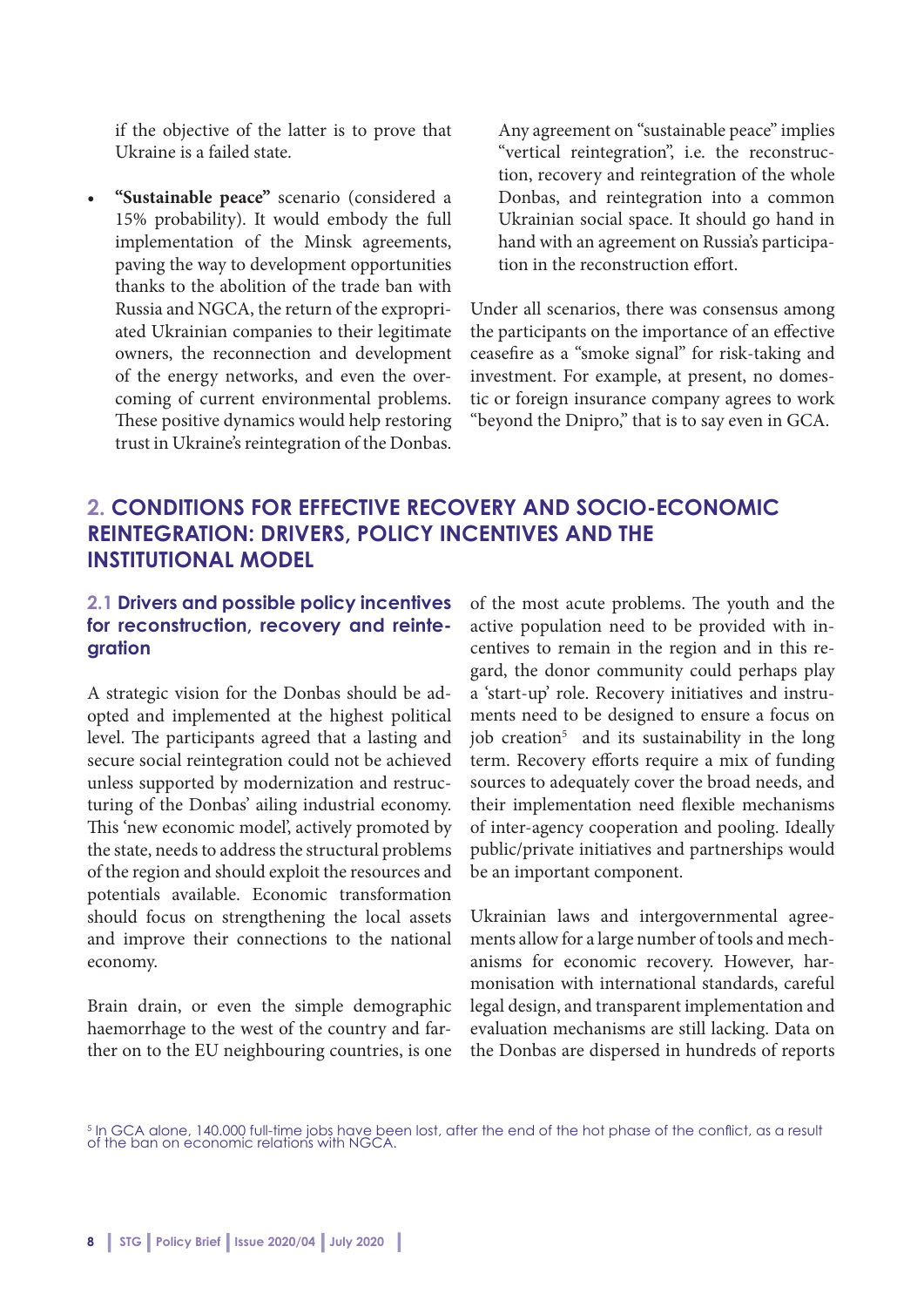produced by the local and national authorities, foreign and domestic researchers, international organisations, and Ukrainian NGOs. Systematisation and standardisation, measures to increase the accuracy of statistical information, targeted research to fill the existing gaps, and a pro-active mechanism of data dissemination are needed to improve the quality of decision-making and the overall coordination of recovery efforts.

Adequate business conditions that systemically protect entrepreneurs against fraud and corruption are also essential. As an example, the creation of special economic zones (SEZ) in GCA often figures high among the recommended recovery tools for the Donbas. In practice, however, SEZ would require the co-existence of a reliable, fraud-proof tax refund mechanism, the maintenance of an effective porto franco regime, and legal changes to reduce the real estate tax and land rent at the local level. Failure of the Ukrainian SEZ experiment before 2005 was due to widespread tax fraud, money laundering, corruption, and smuggling, and this makes likely that a 'Donbas SEZ' would be doomed to fail, barring a drastic improvement in the legal design, data collection, reporting, and control. Similarly, the idea of creating 'industrial parks' has already been tried without clear success In October 2018, 28 of the 33 existing Ukrainian industrial parks had not registered a single participant.

A sign of successful business and recovery policies would be the return to the region of the ICT and other human-capital-intensive industries that are mobile, fixed-capital-light, and mostly oligarch-free. The ICT sector is the most performing in Ukraine's economy, with a 20% annual turnover growth (+180% since 2013) and its export revenues exceed those produced by gas transit. The sector has a first-class track record on how to develop human capital, a fundamental element for re-developing the Donbas economy. It is also

an important driver of foreign investment since, being totally integrated into the world market, it contributes to Ukraine's positive image abroad. However, it requires a level of security that allows normal business operations.

Participants saw the 'regional cluster' model of development as a potentially productive tool, applied to a limited number of priority development areas (PDAs). PDAs could include, among others, recycling zones, renewable energy zones, technological development zones and resource development zones. However, it should be combined with strict controls and monitoring to prevent discrediting practices.

The on-going decentralisation reform also opens new perspectives. The regional level (where, however oligarchs can be very influential) does not require specific measures to reinforce self-governance. The same does not apply to the municipal level, which is more likely to be able to produce positive change. Here decentralisation could mean larger local revenues to be invested in business incentives and more effective local advocacy for business development. This could be done in the framework of larger amalgamated communities, known as 'hromadas', which would replace the current villages and smaller cities. In order to realise them, the law currently forbidding the amalgamation of municipalities in the Donbas GCA should be repealed, to ensure that capable and effective local governments are in place to make proper use of resources for economic development.

Given the specific challenges of reconstruction, the Donbas (starting with its GCA part) could greatly benefit from being granted a status of "special reconstruction zone" endowed with clearly defined powers. The objective would be to leverage the effects of decentralisation and catalyse the recovery efforts, by offering the possi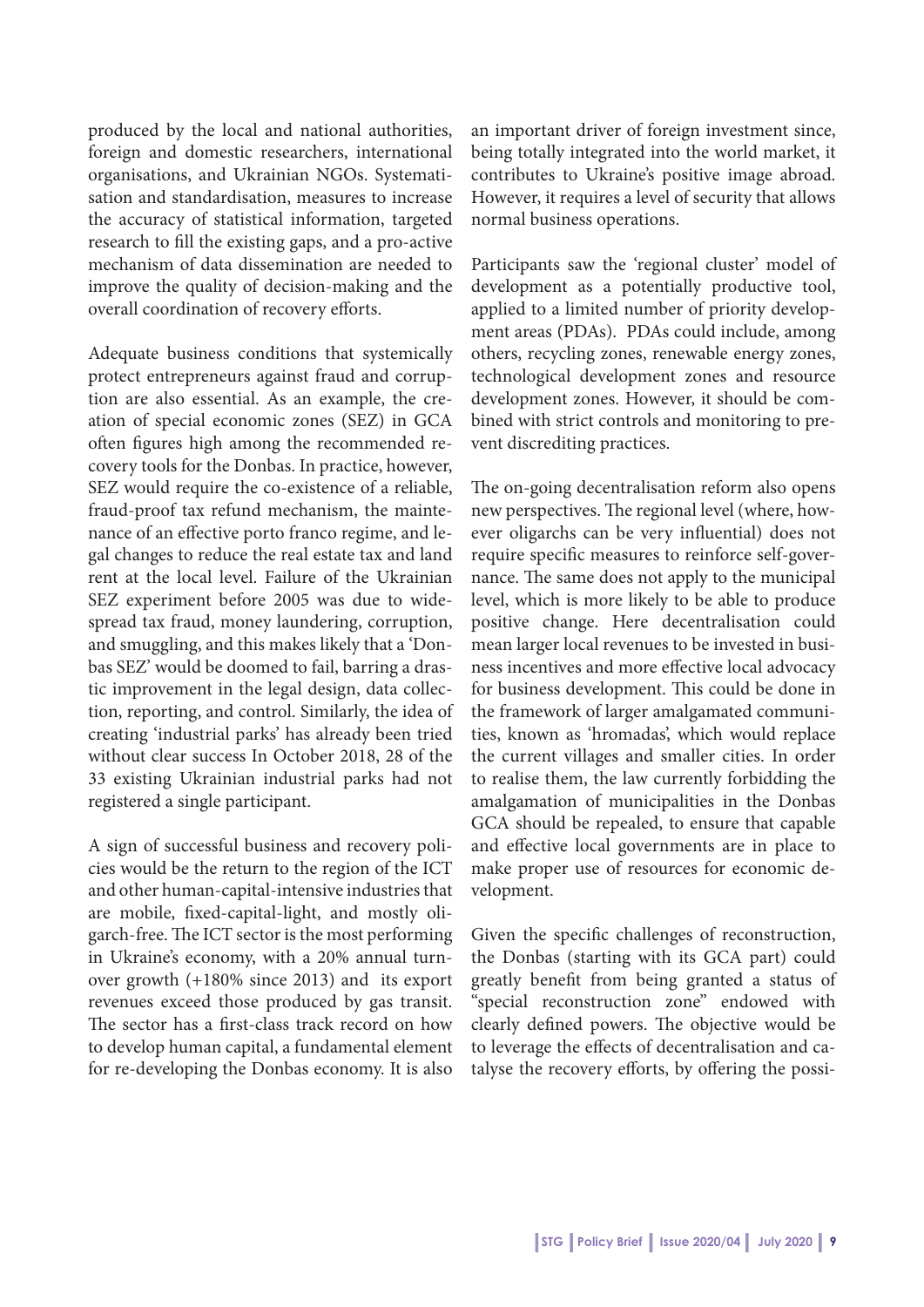bility to override regulations limiting the ability of projects to be implemented and monitored efficiently at the local level. The derogatory powers could also address the most pressing hurdles met by private investors.

Finally, the participants agreed that the Donbas' recovery and reintegration did not only mean the re-building of socio-economic ties between the two parts of a region currently cut by the contact line, but it was about integrating the Donbas in Ukraine's national strategies, making it an anchor of Ukraine's 'vision for recovery'.

#### **2.2 What institutional framework for effective reconstruction, recovery and reintegration?**

Participants agreed that the current institutional setup needed to be redesigned and strengthened to ensure appropriate political buy-in of the recovery process. The Ministry of Temporarily Occupied Territories and Internally Displaced Persons (MTOT) continues to lack political weight. The MTOT's NGCA Action Plan of January 2017 and the Targeted State Programme for Recovery and Peacebuilding<sup>6</sup> missed their goal of uplifting policy implementation, illustrating the danger of applying a technocratic solution to a political problem.

It is important to build on work already done and on the positive results achieved in the years 2014-2015, during which an embryo of an implementing institution - a 'Donbas Reconstruction Agency' - had existed for a few months, and focus on what aspects have been "missed" in this first series of experiences. It would make sense to elevate the responsibility for recovery and reintegration to the level of a Deputy Prime Minister. This would allow the creation of a home for straightening the decision-making processes, coordinating horizontally across the government, with the President's Office and the Parliament. The Deputy Prime Minister would also be in charge of data harmonisation and circulation, and of facilitating communication, including a strategic dialogue with the population.

Other measures could help in building the missing blocks to strengthen the institutional structure: 1) a supervising body, composed of Ukrainian and international stakeholders, where Ukrainian ownership could be reconciled with international decision-making; 2) an ad hoc unit within the President's Office; and 3) a dedicated committee, an inter-faction group, or simply a person respected across party lines in the Parliament. At the implementation level<sup>7</sup>, a Reconstruction and Recovery Agency and a Reconstruction and Recovery Fund with adequate governance and transparent rules in line with international standards could help in streamlining the implementation of recovery and reintegration using both domestic and international funding<sup>8</sup>.

While the state has an indisputable role to lead the recovery effort, it will also be important to bring "non-obvious actors" (private decision-makers, local governments, civil society, etc.) to the discussion table.

The possibility of a Donbas development (pledging) conference was discussed, but its success

<sup>6</sup> "Targeted State Programme for Recovery and Peacebuilding in Eastern Ukraine," Ministry of Temporarily Occupied Territories and Internally Displaced Persons, 2016 [URL: https://mtot.gov.ua/files/uploads/PRO-GRAMA-Dodatok-1.doc].<br><sup>7</sup> The participants used other names as well, such as "Regional Investment and Development Agency" and

<sup>&</sup>quot;Fund" (or "Bank"), respectively.

<sup>8</sup> The experience of the European Reconstruction Agency (ERA) - which managed EU assistance programmes for Southern Balkans between 2000-08 - was discussed, since the role of the EU in reconstruction had been mentioned in December 2018 by the OSCE Special Representative in his conflict settlement proposal. The great advantage of the structure had been its speed at implementing comprehensive reconstruction programmes, thanks to its effective decision-making and procedures. For some participants, however, the use of an international structure could further undermine domestic ownership. Some noted that, from this perspective, the World Bank's Multi-Partner Trust Fund for Donbas Recovery, could offer an adequate framework. There was consensus that the recovery agency could be placed under the MTOT, endowed with special procurement and fiduciary (regulatory) powers to overcome the current constraints of the national regulations.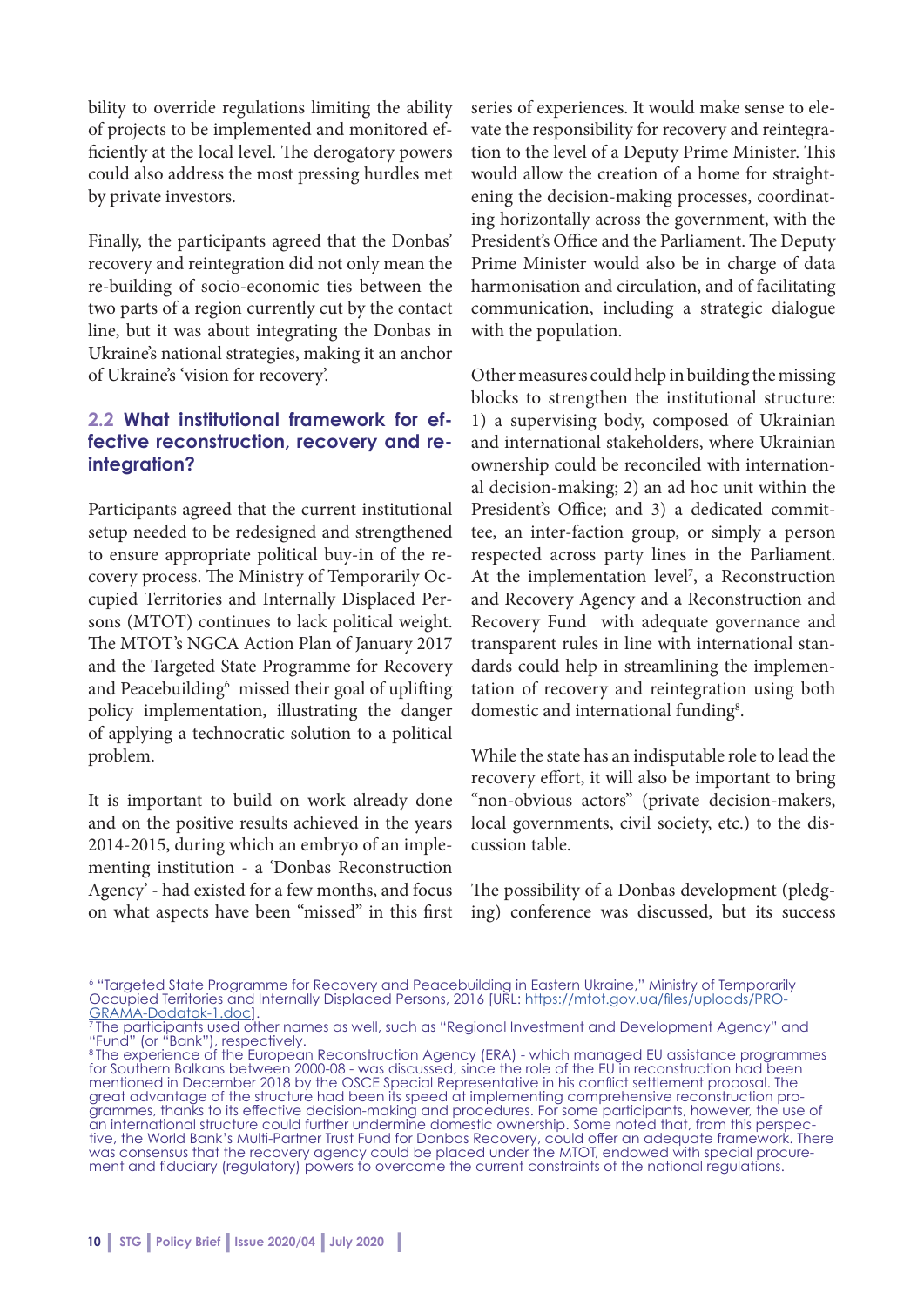would depend on the quality of its preparation and the readiness of the government to commit publicly to the efficient and transparent use of funds. Some participants feared that the 'investor conference' just announced by the new President could, without proper preparation, fail to deliver on expectations and do more harm than good. Other participants also indicated the risk that some of the Ukrainian resources to be mobilised

could be linked to vested interests.

Georgia's plan to create the "special status" resort of Lazika in the Svaneti region at the administrative boundary with the secessionist region of Abkhazia was also discussed, as it illustrates the positive role that the state can play, while showing that recovery and development without settlement is conceivable<sup>9</sup>.

### **CONCLUSION**

Political developments remain the ultimate condition of success for recovery and reintegration. The participants underlined that the "uneasy question" remains the following: "are the Ukrainians ready for what they say they want, i.e. peace?". Addressing this question requires that both politicians and the people move away from slogan-based thinking and turn to the use of evidence and modelling. The constituency of the pro-peace camp in Ukraine needs to be increased through realistic initiatives aimed at preparing for the next steps.

The study of successful conflict resolutions shows that time is always needed for cooling passions down and that truth is indispensable for turning the page and engaging in good-faith reconciliation. Sadly, the limited span of the 'window of opportunity' opened by the new Ukrainian leadership does not seem to allow for much time. The institutions set up several years ago to prepare for the Donbas' reintegration have long reached their limits and need substantial rethinking and reform. The society's active interest in the possibility of an amnesty does not reveal general readiness to expose the truth about the conflict, not to mention the issue of forgiveness.

In this context, participants concurred that there was a need to "connect the dots" and look dynamically at the interconnection between the institutions and the political vision for recovery and reintegration. The Donbas could become a field for experimentation to generate social change, test political will, and reform the whole country, including the pushing of the de-oligarchisation agenda.

9 The Lazika project was put on ice after 2013 on ideological grounds. The contract for its construction and exploitation was scrapped in January 2020.